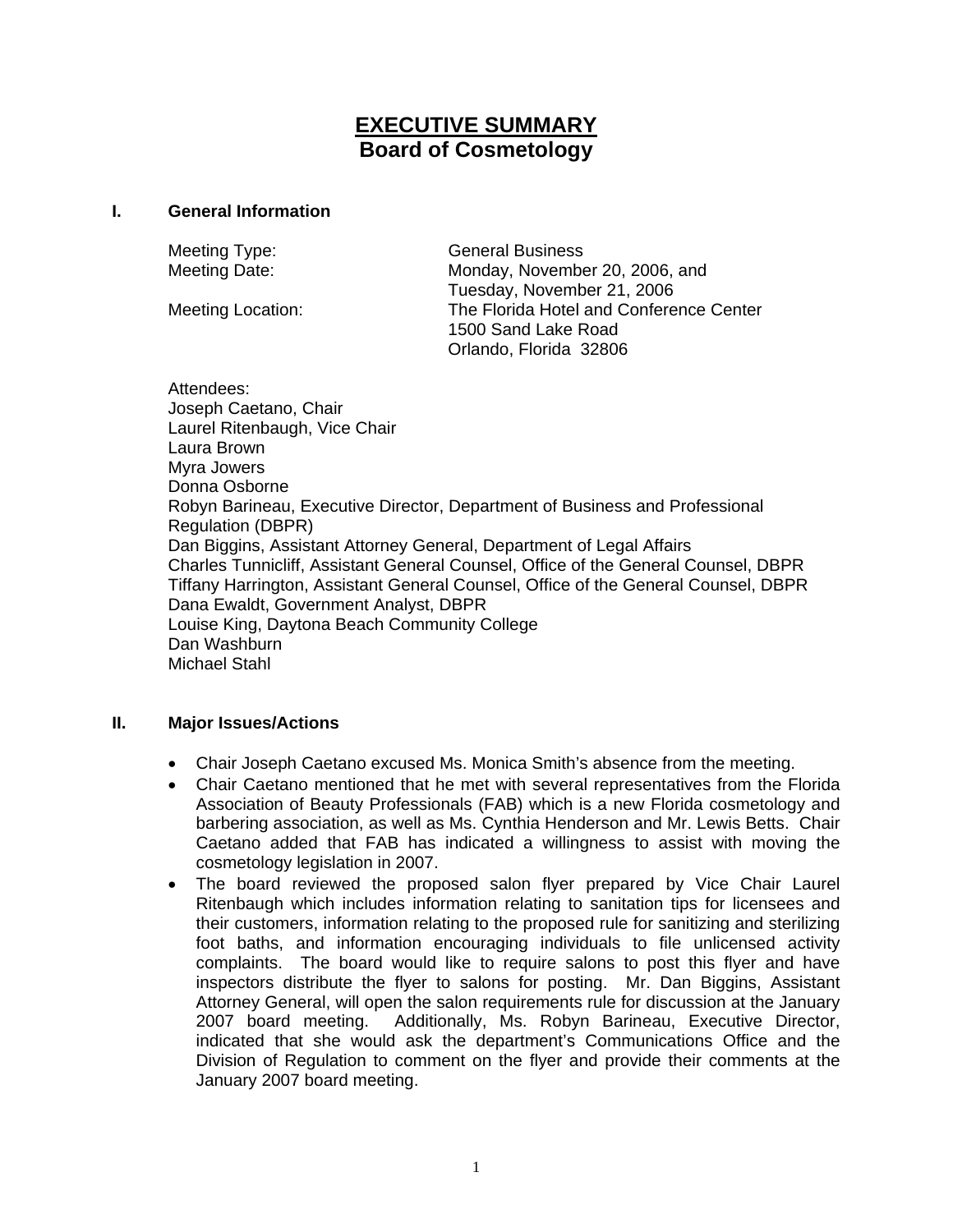- Based on a request for a declaratory statement submitted by Regal Nails Salon & Spa, LLC, the board agreed that manicure/pedicure/nail extension specialists should not be allowed to perform eyelash extensions. The board agreed that cosmetologists, facial specialists and full specialists are allowed to perform eyelash extensions.
- Ms. Myra Jowers informed the board that one of the reasons that HB771 (2006 legislation) failed was due to the fact that statutory fees cap increases were requested in the legislation but all the current fees had not been capped to their statutory limits. The board then agreed to raise the following fees: -Initial registration as a specialist – from \$25 to \$50 -Salon application – from \$45 to \$50 -Biennial renewal fee for specialists – from \$30 to \$50 -Delinquent renewal fee for specialists – from \$30 to \$50 -Inactive renewal fee for registrants – from \$20 to \$50 -Inactive renewal fee for cosmetologists – from \$25 to \$50
- Ms. Barineau reported that as of June 30, 2006, the cash balance in the board's operating account was in deficit over \$1.7 million, and the board's unlicensed activity account balance was \$685,947. She added that the assessment has already begun to reduce the negative operating account balance, and it is projected that the assessment will generate \$2.9 million by June 30, 2007, and an additional \$2.5 million by June 30, 2008.
- Ms. Barineau reported that as of November 16, 2006, 79 percent of licensees whose licenses were due for renewal on October 31, 2006, had complied with all their continuing education requirements.
- The board agreed that the products Let's Touch and Let's Dance can be used independently for sanitation purposes.
- Ms. Barineau advised the board that the department is still attempting to address the board member vacancy situation and is seeking assistance from boards to assist with locating qualified applicants to fill vacancies on all its boards and commissions. Ms. Barineau suggested that interested applicants contact the department or the Governor's Appointments Office for a Gubernatorial Appointments Questionnaire.
- Mr. Dan Biggins, Assistant General Counsel, reported that the rule requiring licensees to laminate their licenses with a current picture for posting at their workstations should be effective soon. Salons and licensees will have until July 1, 2007, to comply with this new requirement.
- To eliminate some industry concern and questions, the board agreed to amend their salon requirements rule to require the disinfection of foot baths with low foaming soap rather than the currently required chelating soap.
- Mr. Biggins reported that the rule to change the number of days a continuing education provider has to transmit course completion information to the department from five days to 30 days, or prior to the licensee's renewal date, whichever occurs sooner, should be effective soon.
- The board agreed to pursue the proposed amendments to the supervised cosmetology practice exception rule, Rule 61G5-18.0055, Florida Administrative Code. This rule will amend the current supervised practice exception allowance as follows:

"(1) Following the completion of the first licensing examination by a graduate of licensed cosmetology school or cosmetology program offered in a public school system, which school or program is certified by the Department of Education, and pending the results of that examination and the issuance of a license to practice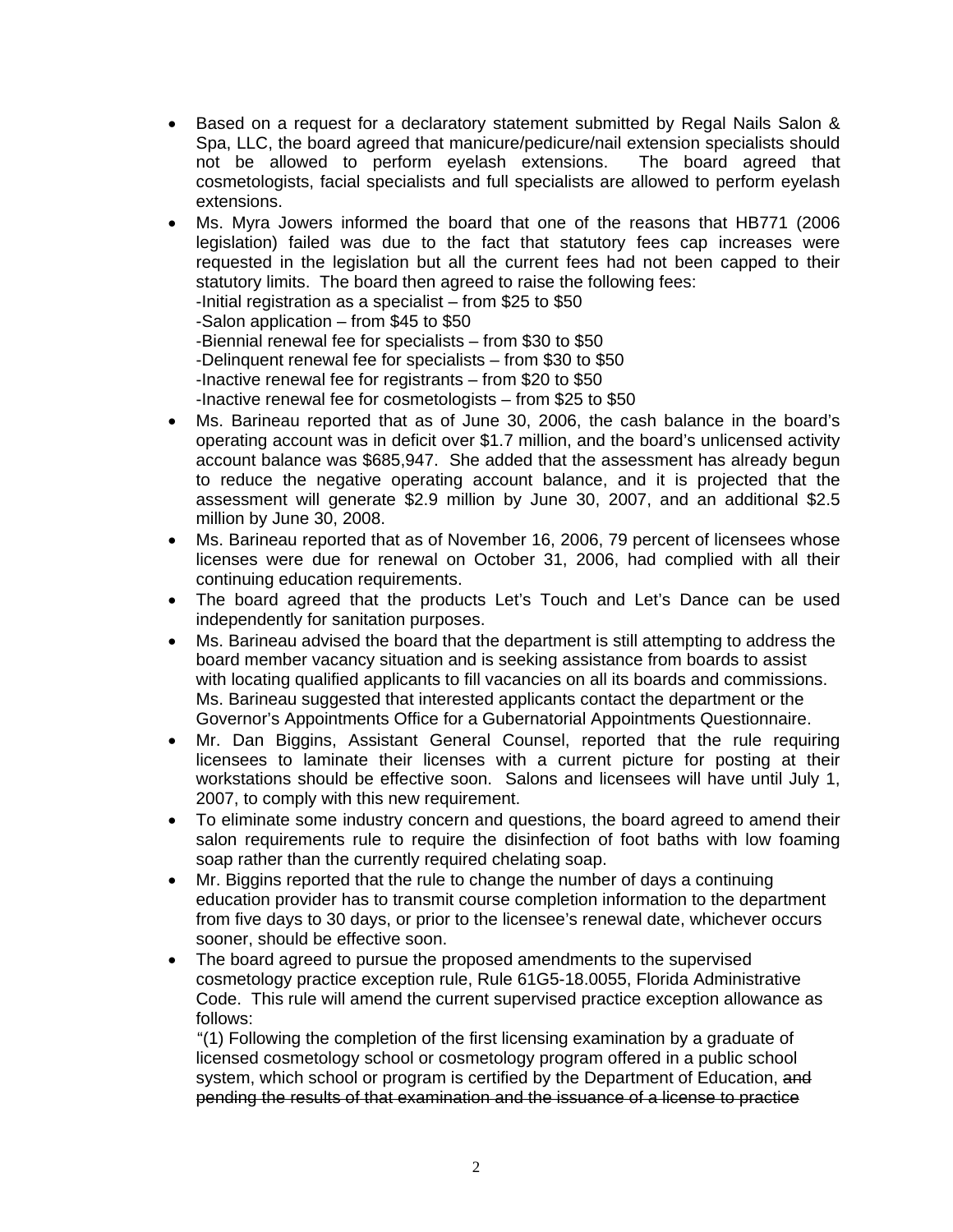cosmetology by the Department, an applicant for licensure as a cosmetologist by examination is shall be eligible to practice temporarily in a current, actively licensed cosmetology salon practice cosmetology subject to under the following conditions:

- (a) In the event an applicant obtains passing scores on the first attempt of both the written and clinical examinations, the applicant shall be eligible, prior to having their application acted on by the Board, to practice cosmetology in a licensed salon, provided that they post their examination results for both examinations at their work station with a recent photograph affixed thereto.
- (b) In the event that the applicant fails to obtain a passing score on either the written or clinical examination on the first attempt, the applicant shall not be eligible to practice cosmetology under this rule until the applicant:
	- 1. Applies to the Department for authorization to reexamine the failed portion(s) of the examination; and
	- 2. Presents the salon owner a copy of both the reexamination application and the examination scheduling authorization letter from the testing vendor.
	- 3. Upon completion of these conditions, the applicant is eligible to practice cosmetology in a licensed cosmetology salon subject to the provisions of paragraph (c) referenced below, provided that the applicant posts the examination results for both examinations at their work station with a recent photograph affixed thereto, which practice may extend for a period of no more than 60 days from the date of the reexamination application. The applicant must discontinue practicing when 180 days have passed from the date the original examinations were taken if reexamination has not yet been completed. Under no circumstances shall the applicant be eligible to practice prior to having applied for reexamination and having obtained the examination scheduling authorization letter from the testing vendor.
- (c) All cosmetology services performed by the applicant under this exception shall be performed under the supervision of a licensed cosmetologist. "Under the supervision of a licensed cosmetologist" shall mean that an individual who then holds a current, active Florida license as a cosmetologist shall be physically present at all times when the applicant is performing cosmetology services.

(2) In the event an applicant, who previously failed either or both of the examinations on the first attempt, fails to obtain a passing score on either or both of the second licensure examination(s), the applicant is no longer eligible to practice cosmetology under this exception and must immediately discontinue practicing cosmetology until the applicant has been issued a license to practice by the Department.

(a) All cosmetology services to be performed by the applicant under this exception shall be performed under the supervision of a licensed cosmetologist. "Under the supervision of a licensed cosmetologist" shall mean that an individual who then holds a current, active Florida license as a cosmetologist shall be physically present at all times when the applicant is performing cosmetology services.

(b) All cosmetology services performed by the applicant under this exception shall be performed in a licensed cosmetology salon. For all times during which the applicant is practicing in the cosmetology salon, the license for the cosmetology salon shall be in a current and active status.

(2) Prior to beginning the practice of cosmetology or performance of cosmetology services under this exception, all applicants shall provide to the cosmetology salon license holder or his or her representative a copy of the completed application for licensure by examination submitted to the Department by the applicant, and a copy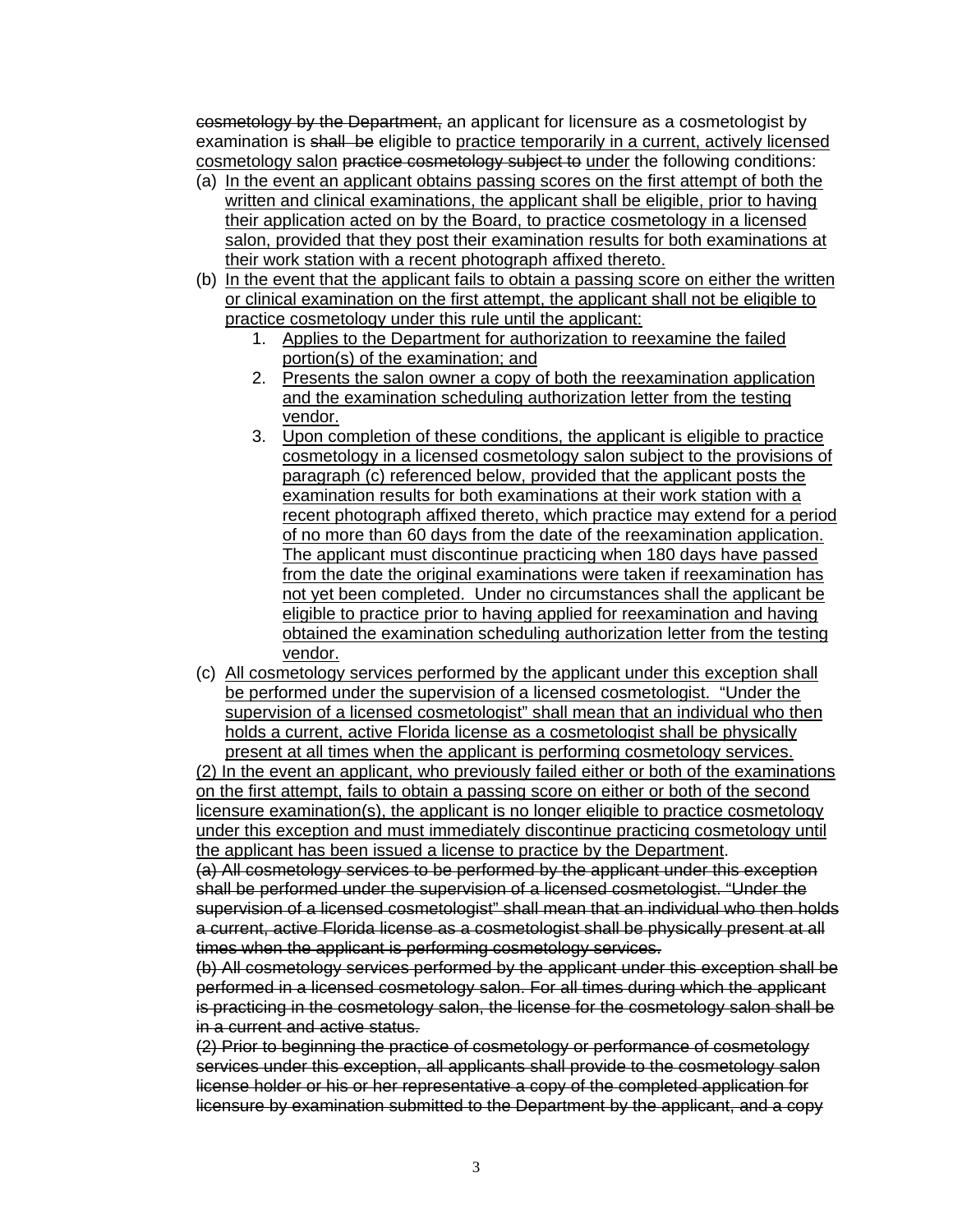of the notification by the Department that the applicant has been scheduled to take the licensure examination. All applicants shall also provide to the cosmetology salon license holder or his or her representative a copy of the results of all licensure examinations taken by the applicant immediately upon receipt of those results by the applicant. If the applicant is required to apply for reexamination in order to continue practicing cosmetology or performing cosmetology services under this exception, the applicant shall also provide to the cosmetology salon license holder or his or her representative a copy of the completed application for reexamination submitted to the Department by the applicant.

(3) Upon receipt of the results of the first licensure examination taken by the applicant which indicate that the applicant has failed to achieve a passing grade on the licensure examination, the applicant shall immediately cease the practice of cosmetology or performing cosmetology services under this exception unless and until the applicant applies to retake the licensure examination at the next available licensure examination immediately following the licensure examination which the applicant failed. Once the applicant shall have submitted a complete application for reexamination and shall have paid all applicable reexamination fees, the applicant shall be eligible to resume the practice of cosmetology subject to the same conditions as stated above.

(4) Upon receipt of the results of the second licensure examination taken by the applicant which indicate that the applicant has failed to achieve a passing grade on the licensure examination, the applicant shall immediately cease the practice of cosmetology or performing cosmetology services under this exception; and shall not be eligible to resume the practice of cosmetology until after the applicant shall have taken and passed the licensure examination and been issued a license to practice cosmetology by the Department."

- The board agreed to amend their rule to allow barbers to operate in cosmetology salons so long as there is a cosmetologist employed in the salon. A similar rule is currently in the Florida Barbers' Board rules.
- The board extended an invitation to the department's Bureau of Education and Testing to attend the January board meeting to give the testing presentation previously provided to Ms. Donna Osborne.
- Based on a letter provided to the board from the Ms. Angela Artemik and Ms. Catherine A. Parramore of the Academy of Healing Arts Massage & Facial Skin Care, Inc., and the questions contained therein regarding body wrapping restrictions, the board asked that Ms. Barineau extend an invitation to Ms. Artemik and Ms. Parramore to attend the January board meeting so that they can address their questions and concerns in person.
- Mr. Biggins and Mr. Charles Tunnicliff, Assistant General Counsel, assisted Ms. Barineau with board member training.
- Due to outstanding disciplinary matters, the board asked that the licensure application for Ms. Mavery Fuentes come before them before she is issued a license.
- The board recommended Ms. Barineau include information in the next newsletter reminding licensees that they can request material safety data sheets from all product providers which should list the materials used in the product and the dangers of the materials. The board agreed this would be helpful especially for nail products to ensure no methyl methacrylate (MMA) is contained in a nail product.
- After presenting 88 disciplinary cases for the board's consideration, Mr. Tunnicliff reported there are currently 220 cosmetology cases in the legal section. He added that, currently, there are over 65 cases ready for board presentation at the January